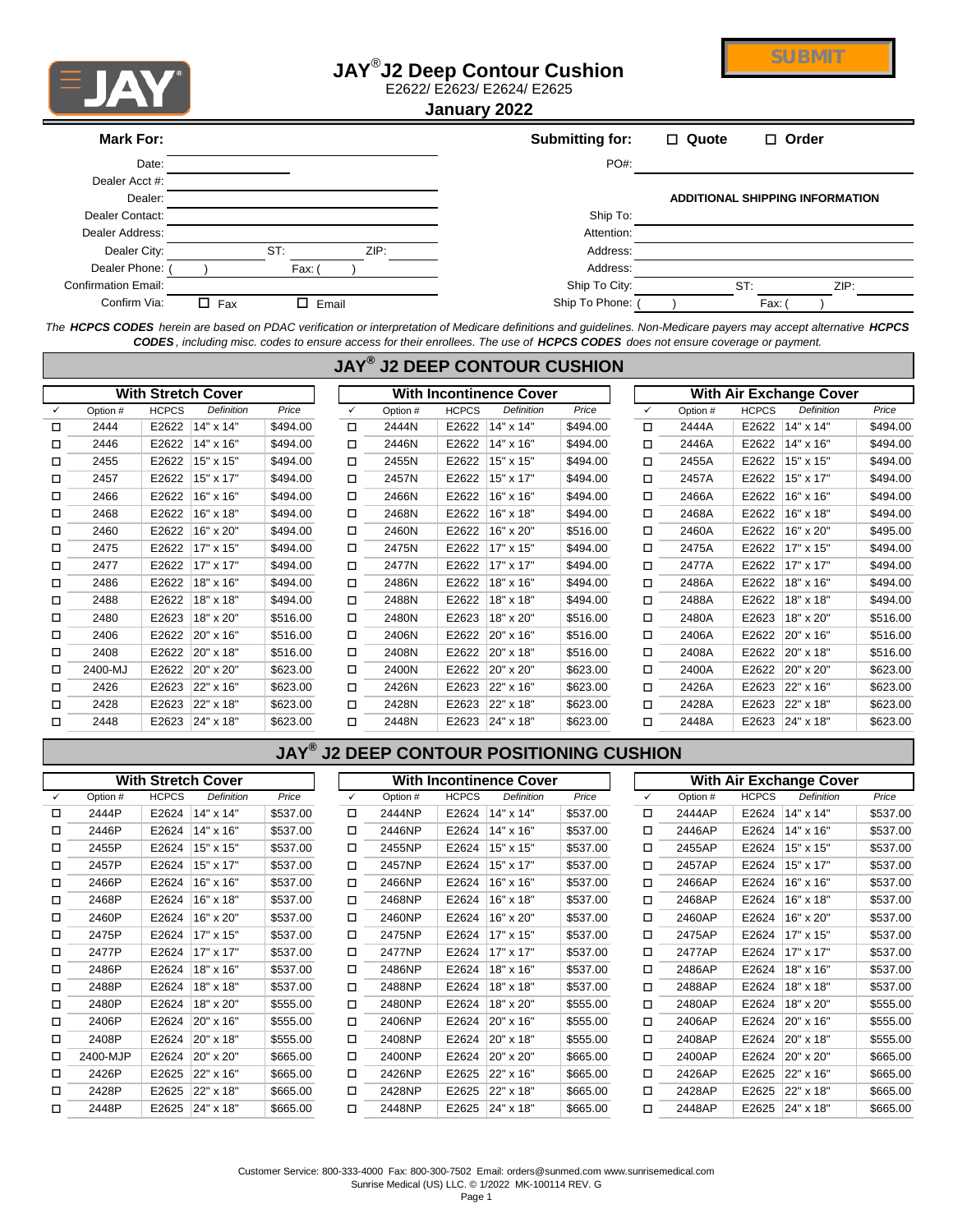|              | JAY® J2 DEEP COUNTOUR CUSHION WITH SOLID DROP SEAT |                                              |              |                 |    |            |                |                                    |          |                                                           |                                                       |          |                    |                             |                |                                |          |
|--------------|----------------------------------------------------|----------------------------------------------|--------------|-----------------|----|------------|----------------|------------------------------------|----------|-----------------------------------------------------------|-------------------------------------------------------|----------|--------------------|-----------------------------|----------------|--------------------------------|----------|
|              |                                                    | <b>With Stretch Cover</b>                    |              |                 |    |            |                |                                    |          |                                                           | <b>With Incontinence Cover</b>                        |          |                    |                             |                | <b>With Air Exchange Cover</b> |          |
| $\checkmark$ | Option #                                           | <b>HCPCS</b>                                 |              | Definition      |    | Price      |                | $\checkmark$                       | Option # | <b>HCPCS</b>                                              | Definition                                            | Price    | $\checkmark$       | Option #                    |                | Definition                     | Price    |
| □            | 2444D                                              | E2622<br>E2231                               | 14" x 14"    |                 |    |            | \$590.00       | $\Box$                             | 2444ND   | E2622<br>E2231                                            | 14" x 14"                                             | \$590.00 | $\Box$             | 2444AD                      | E2622<br>E2231 | 14" x 14"                      | \$590.00 |
| □            | 2446D                                              | E2622<br>E2231                               | 14" x 16"    |                 |    |            | \$590.00       | $\Box$                             | 2446ND   | E2622<br>E2231                                            | 14" x 16"                                             | \$590.00 | $\Box$             | 2446AD                      | E2622<br>E2231 | 14" x 16"                      | \$590.00 |
| $\Box$       | 2455D                                              | E2622<br>E2231                               | 15" x 15"    |                 |    | \$590.00   |                | $\Box$                             | 2455ND   | E2622<br>E2231                                            | 15" x 15"                                             | \$590.00 | $\Box$             | 2455AD                      | E2622<br>E2231 | 15" x 15"                      | \$590.00 |
| □            | 2457D                                              | E2622<br>E2231                               | 15" x 17"    |                 |    |            | \$590.00       | $\Box$                             | 2457ND   | E2622<br>E2231                                            | 15" x 17"                                             | \$590.00 | $\Box$             | 2457AD                      | E2622<br>E2231 | 15" x 17"                      | \$590.00 |
| □            | 2466D                                              | E2622<br>E2231                               | 16" x 16"    |                 |    |            | \$590.00       | $\Box$                             | 2466ND   | E2622<br>E2231                                            | 16" x 16"                                             | \$590.00 | $\Box$             | 2466AD                      | E2622<br>E2231 | 16" x 16"                      | \$590.00 |
| □            | 2468D                                              | E2622<br>E2231                               | 16" x 18"    |                 |    |            | \$590.00       | $\Box$                             | 2468ND   | E2622<br>E2231                                            | 16" x 18"                                             | \$590.00 | □                  | 2468AD                      | E2622<br>E2231 | 16" x 18"                      | \$590.00 |
| □            | 2460D                                              | E2622<br>E2231                               | 16" x 20"    |                 |    |            | \$590.00       | $\Box$                             | 2460ND   | E2622<br>E2231                                            | 16" x 20"                                             | \$590.00 | $\Box$             | 2460AD                      | E2622<br>E2231 | 16" x 20"                      | \$590.00 |
| □            | 2475D                                              | E2622<br>E2231                               | 17" x 15"    |                 |    |            | \$590.00       | $\Box$                             | 2475ND   | E2622<br>E2231                                            | 17" x 15"                                             | \$590.00 | $\Box$             | 2475AD                      | E2622<br>E2231 | 17" x 15"                      | \$590.00 |
| □            | 2477D                                              | E2622<br>E2231                               | 17" x 17"    |                 |    |            | \$590.00       | $\Box$                             | 2477ND   | E2622<br>E2231                                            | 17" x 17"                                             | \$590.00 | $\Box$             | 2477AD                      | E2622<br>E2231 | 17" x 17"                      | \$590.00 |
| □            | 2486D                                              | E2622<br>E2231                               | 18" x 16"    |                 |    |            | \$590.00       | $\Box$                             | 2486ND   | E2622<br>E2231                                            | 18" x 16"                                             | \$590.00 | □                  | 2486AD                      | E2622<br>E2231 | 18" x 16"                      | \$590.00 |
| □            | 2488D                                              | E2622<br>E2231                               | 18" x 18"    |                 |    |            | \$590.00       | $\Box$                             | 2488ND   | E2622<br>E2231                                            | 18" x 18"                                             | \$590.00 | $\Box$             | 2488AD                      | E2622<br>E2231 | 18" x 18"                      | \$590.00 |
| □            | 2480D                                              | E2622<br>E2231                               | 18" x 20"    |                 |    |            | \$618.00       | $\Box$                             | 2480ND   | E2622<br>E2231                                            | 18" x 20"                                             | \$618.00 | $\Box$             | 2480AD                      | E2622<br>E2231 | 18" x 20"                      | \$618.00 |
| □            | 2406D                                              | E2622<br>E2231                               | 20" x 16"    |                 |    |            | \$618.00       | $\Box$                             | 2406ND   | E2622<br>E2231                                            | 20" x 16"                                             | \$618.00 | $\Box$             | 2406AD                      | E2622<br>E2231 | 20" x 16"                      | \$618.00 |
| □            | 2408D                                              | E2622<br>E2231                               | 20" x 18"    |                 |    |            | \$618.00       | $\Box$                             | 2408ND   | E2622<br>E2231                                            | 20" x 18"                                             | \$618.00 | $\Box$             | 2408AD                      | E2622<br>E2231 | 20" x 18"                      | \$618.00 |
| □            | 2400D                                              | E2622<br>E2231                               | 20" x 20"    |                 |    |            | \$719.00       | □                                  | 2400ND   | E2622<br>E2231                                            | 20" x 20"                                             | \$719.00 | □                  | 2400AD                      | E2622<br>E2231 | 20" x 20"                      | \$719.00 |
| □            | 2426D                                              | E2623<br>E2231                               | 22" x 16"    |                 |    |            | \$719.00       | $\Box$                             | 2426ND   | E2623<br>E2231                                            | 22" x 16"                                             | \$719.00 | □                  | 2426AD                      | E2623<br>E2231 | 22" x 16"                      | \$719.00 |
| ◻            | 2428D                                              | E2623<br>E2231                               | 22" x 18"    |                 |    |            | \$719.00       | $\Box$                             | 2428ND   | E2623<br>E2231<br>E2623                                   | 22" x 18"                                             | \$719.00 | $\Box$             | 2428AD                      | E2623<br>E2231 | 22" x 18"                      | \$719.00 |
| $\Box$       | 2448D                                              | E2623<br>E2231                               | 24" x 18"    |                 |    |            | \$746.00       | $\Box$                             | 2448ND   | E2231                                                     | 24" x 18"                                             | \$746.00 | $\Box$             | 2448AD                      | E2623<br>E2231 | 24" x 18"                      | \$746.00 |
|              |                                                    | <b>JAY J2 Deep Size Matrix</b>               |              |                 |    |            |                |                                    |          | <b>JAY J2 Deep Measuring Guide</b><br><b>Actual Width</b> |                                                       |          |                    |                             |                |                                |          |
|              |                                                    |                                              | <b>WIDTH</b> |                 |    |            |                |                                    |          |                                                           | Measurements made from completed cushion with covers. |          |                    |                             | Cushion        |                                | & Depth  |
|              | 15<br>14                                           | $16$ 17                                      | 18           | 19 <sup>1</sup> | 20 | 21         | 22             | $23$ 24                            |          |                                                           |                                                       |          |                    |                             | Size           | X                              | Y        |
|              | 14                                                 | <b>JYW JYW JYW WYL WYL WYL WYL A N/A N/A</b> |              |                 |    |            |                |                                    |          |                                                           |                                                       |          | <b>Width</b>       |                             | 14" x 14"      | 13.75"                         | 13.75    |
|              | <b>JYW</b><br>15                                   | <b>JYW</b>                                   |              |                 |    |            |                | <b>AWI WYUWYUWYUWYUWYUWYU</b>      |          |                                                           |                                                       |          | $X = Width$        |                             | 14" x 16"      | 13.75"                         | 15.75    |
|              | JYW<br>16                                          | <b>JYW</b>                                   |              | <b>JYW</b>      |    | <b>JYW</b> |                | <b>JYW JYW</b>                     |          |                                                           |                                                       |          |                    | Note: Measurement made      | 15" x 15"      | 14.75"                         | 14.75    |
|              | <b>JYW</b><br>17                                   | <b>JYW</b>                                   |              |                 |    |            |                | <b>WYL WYL WYL WYL WYL WYL WYL</b> |          |                                                           |                                                       |          |                    | from outside edge to        | 15" x 17"      | 14.75"                         | 16.75"   |
| DEPTH        | <b>UYW</b><br>18                                   | <b>JYW</b>                                   |              | <b>JYW</b>      |    | <b>JYW</b> |                | <b>JYW</b>                         |          | X''                                                       |                                                       |          | Ex: 2468 $X = 16"$ | outside edge of cushion.    | 16" x 16"      | 15.75"                         | 15.75"   |
|              | 19                                                 | wyt wyt wyt wyt wyt wyt wyt wyt              |              |                 |    |            | <b>JYW</b> UYW | <b>JYW</b>                         |          |                                                           |                                                       |          |                    |                             | 16" x 18"      | 15.75"                         | 17.75"   |
|              | <b>JYW JYW</b><br>20                               | <b>JYW</b>                                   |              | <b>JYW</b>      |    | <b>JYW</b> | <b>UYW</b>     | <b>JYW</b>                         |          |                                                           |                                                       |          |                    |                             | 16" x 20"      | 15.75"                         | 19.75"   |
|              | 21                                                 |                                              |              |                 |    |            |                |                                    |          |                                                           |                                                       |          | <b>Depth</b>       |                             | 17" x 15"      | 16.75"                         | 14.75"   |
|              | 22<br><b>JYW</b>                                   | WYL WYL WYL WYL WYL WYL WYL WYL WYL A N      |              |                 |    |            |                |                                    |          |                                                           | Y"                                                    |          | $Y = Depth$        |                             | 17" x 17"      | 16.75"                         | 16.75"   |
|              | 23                                                 | N/A N/A JYW JYW JYW JYW JYW JYW N/A N/A N/A  |              |                 |    |            |                |                                    |          |                                                           |                                                       |          |                    | Note: Measurement made      | 18" x 16"      | 17.75"                         | 15.75"   |
|              | 24                                                 | N/A N/A JYW JYW JYW JYW JYW WY N/A N/A N/A   |              |                 |    |            |                |                                    |          |                                                           |                                                       |          |                    | from edge of rear and front | 18" x 18"      | 17.75"                         | 17.75"   |
|              |                                                    |                                              |              |                 |    |            |                |                                    |          |                                                           |                                                       |          |                    | lower edge of cushion.      | 18" x 20"      | 17.75"                         | 19.75"   |

**Standard Offering** 20" x 16" 19.75" 15.75"

*Ex: 2468 Y = 18"*

 $JYW =$   $\overline{Offered Via Jay Your Way}$   $\overline{Bottom View}$   $20" × 18"$   $19.75"$   $19.75"$   $19.75"$   $19.75"$   $19.75"$   $19.75"$   $19.75"$   $19.75"$   $19.75"$   $19.75"$   $19.75"$ N/A *Not available* 20" x 20" 19.75" 19.75"

> Customer Service: 800-333-4000 Fax: 800-300-7502 Email: orders@sunmed.com www.sunrisemedical.com Sunrise Medical (US) LLC. © 1/2022 MK-100114 REV. G

*= = =*

22" x 18" 21.75" 17.75"

22" x 16" 21.75" 15.75"

24" x 18" 23.75" 17.75"